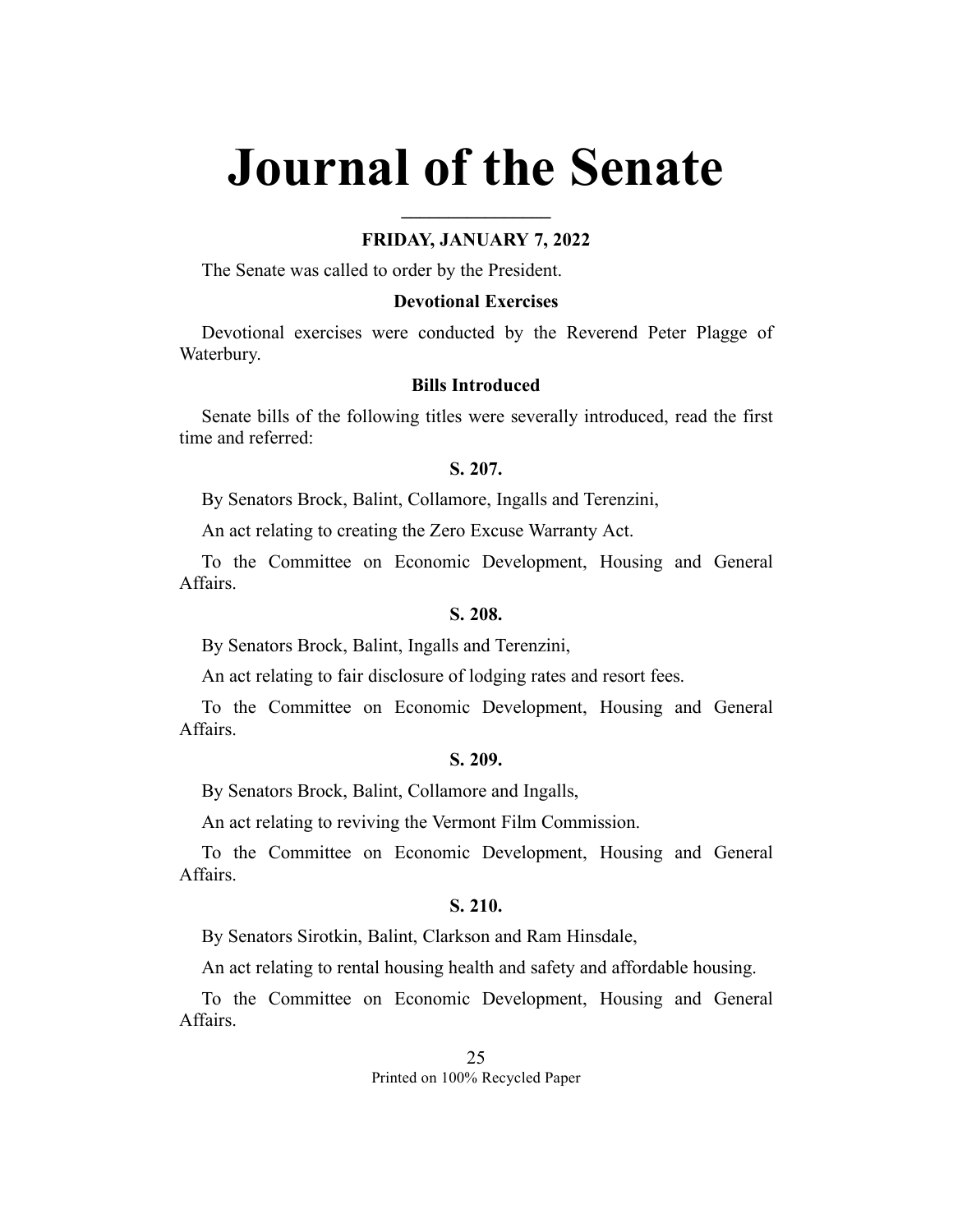## **S. 211.**

By Senator Campion,

An act relating to creating the Vermont Teaching Careers Study Committee.

To the Committee on Education.

# **S. 212.**

By Senators Pollina, Balint, Clarkson, Hardy, Hooker, Pearson and Perchlik,

An act relating to income-based education funding.

To the Committee on Finance.

#### **S. 213.**

By Senator Parent,

An act relating to payment options at electric vehicle supply equipment.

To the Committee on Transportation.

## **S. 214.**

By Senator Westman,

An act relating to valuation of time-share projects.

To the Committee on Finance.

## **S. 215.**

By Senator Westman,

An act relating to the cannabis wholesale gross receipts tax.

To the Committee on Finance.

## **S. 216.**

By Senator Westman,

An act relating to the definition of "cider".

To the Committee on Economic Development, Housing and General Affairs.

## **S. 217.**

By Senator Westman,

An act relating to authorizing satellite tasting rooms for malt and vinous beverage manufacturers.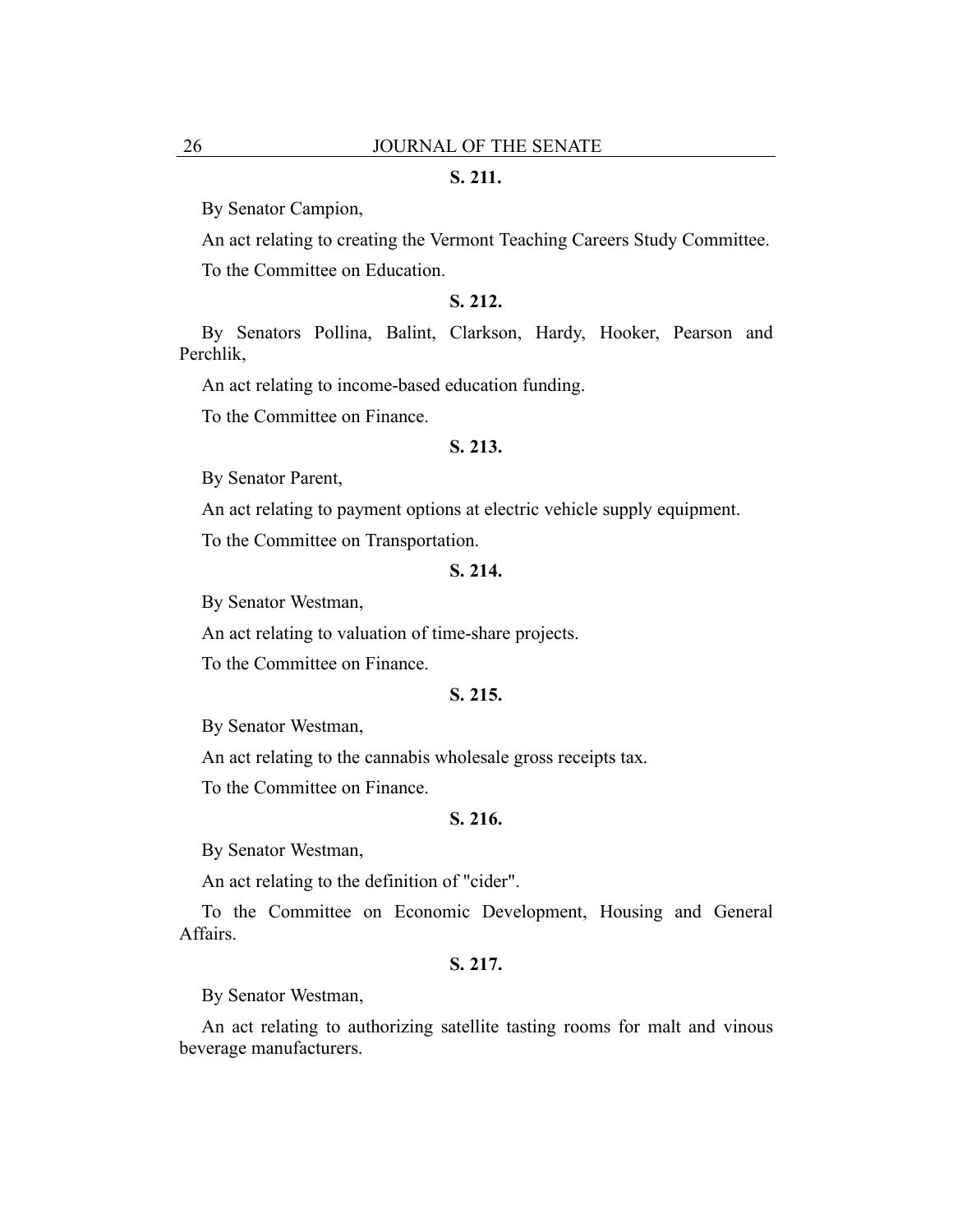To the Committee on Economic Development, Housing and General Affairs.

# **S. 218.**

By Senators Brock, Collamore, Ingalls, Parent and Terenzini,

An act relating to prohibiting public bodies from discouraging public participation based on race.

To the Committee on Government Operations.

#### **S. 219.**

By Senator Campion,

An act relating to ensuring compliance with the U.S. and Vermont Constitutions in the use of public funds for tuition and in the dual enrollment program.

To the Committee on Education.

#### **S. 220.**

By Senator Parent,

An act relating to State-paid deputy sheriffs.

To the Committee on Government Operations.

# **S. 221.**

By Senators Sirotkin, Balint, Clarkson, Pearson and Ram Hinsdale,

An act relating to unemployment insurance benefits.

To the Committee on Economic Development, Housing and General Affairs.

#### **Committee Bill Introduced**

Senate committee bill of the following title was introduced, read the first time, and, under the rule, placed on the Calendar for notice the next legislative day:

## **S. 222.**

By the Committee on Government Operations,

An act relating to authorizing temporary Open Meeting Law procedures in response to COVID-19.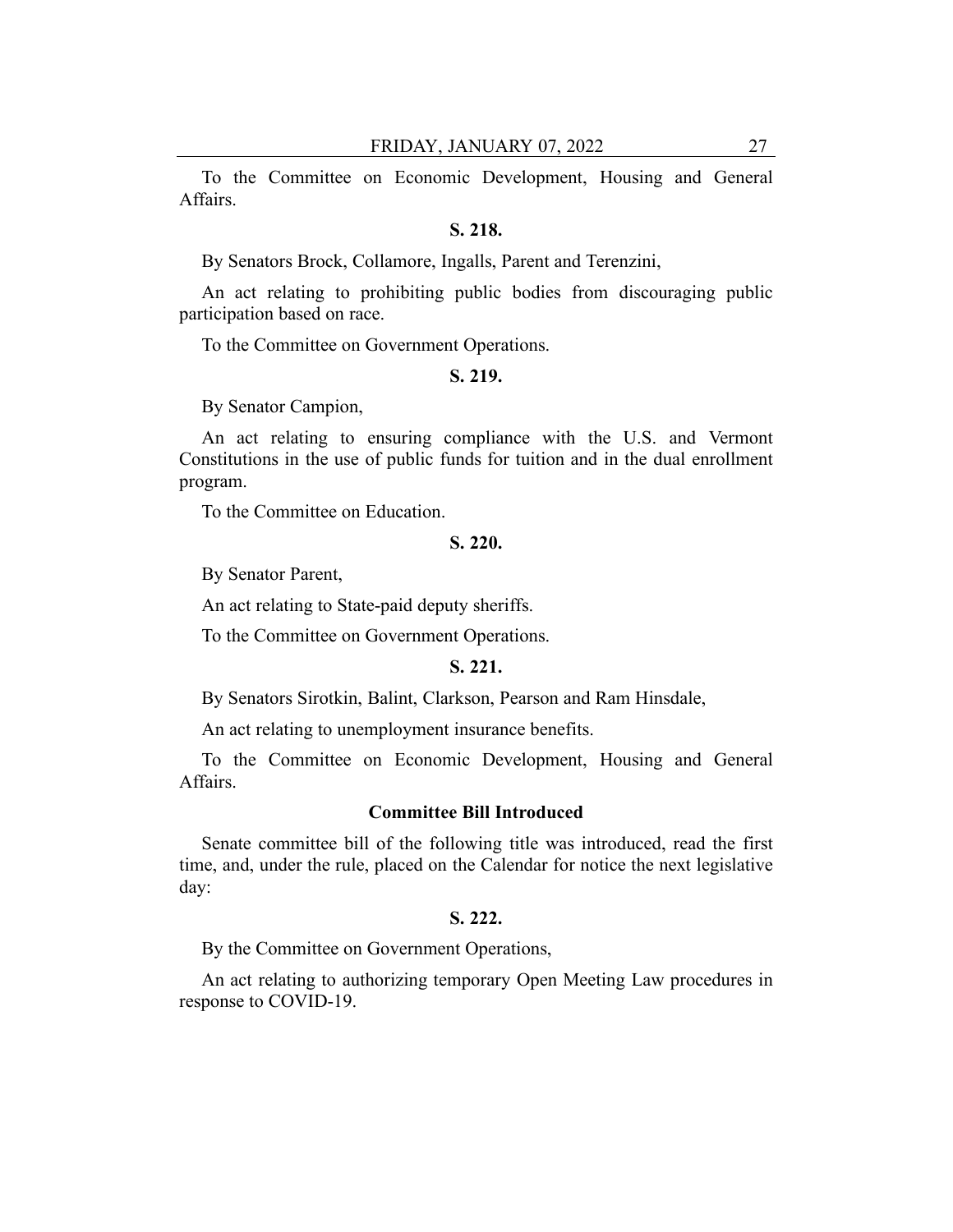# **Rules Suspended; Third Reading Ordered, Rules Suspended; Bill Passed; Bill Messaged**

# **S. 222.**

Pending entry on the Calendar for notice, on motion of Senator Balint, the rules were suspended and Senate bill entitled:

An act relating to authorizing temporary Open Meeting Law procedures in response to COVID-19.

Was taken up for immediate consideration.

Thereupon, the bill was read the second time by title only pursuant to Rule 43, and third reading of the bill was ordered.

Thereupon, on motion of Senator Balint, the rules were suspended and the bill was placed on all remaining stages of its passage forthwith.

Thereupon, the bill was read the third time and passed.

Thereupon, on motion of Senator Balint, the rules were suspended and the bill was ordered messaged to the House forthwith.

#### **Message from the House No. 2**

A message was received from the House of Representatives by Ms. Alona Tate, its Second Assistant Clerk, as follows:

Madam President:

I am directed to inform the Senate that:

The House has considered a bill originating in the Senate of the following title:

**S. 172.** An act relating to authorizing alternative procedures for 2022 annual municipal meetings in response to COVID-19.

And has passed the same in concurrence, and has ordered the bill delivered to the Governor forthwith.

The House has considered joint resolutions originating in the Senate of the following titles:

**J.R.S. 32.** Joint resolution to provide for a Joint Assembly to hear the budget message of the Governor.

**J.R.S. 33.** Joint resolution relating to Town Meeting adjournment.

**J.R.S. 34.** Joint resolution relating to weekend adjournment.

And has adopted the same in concurrence.